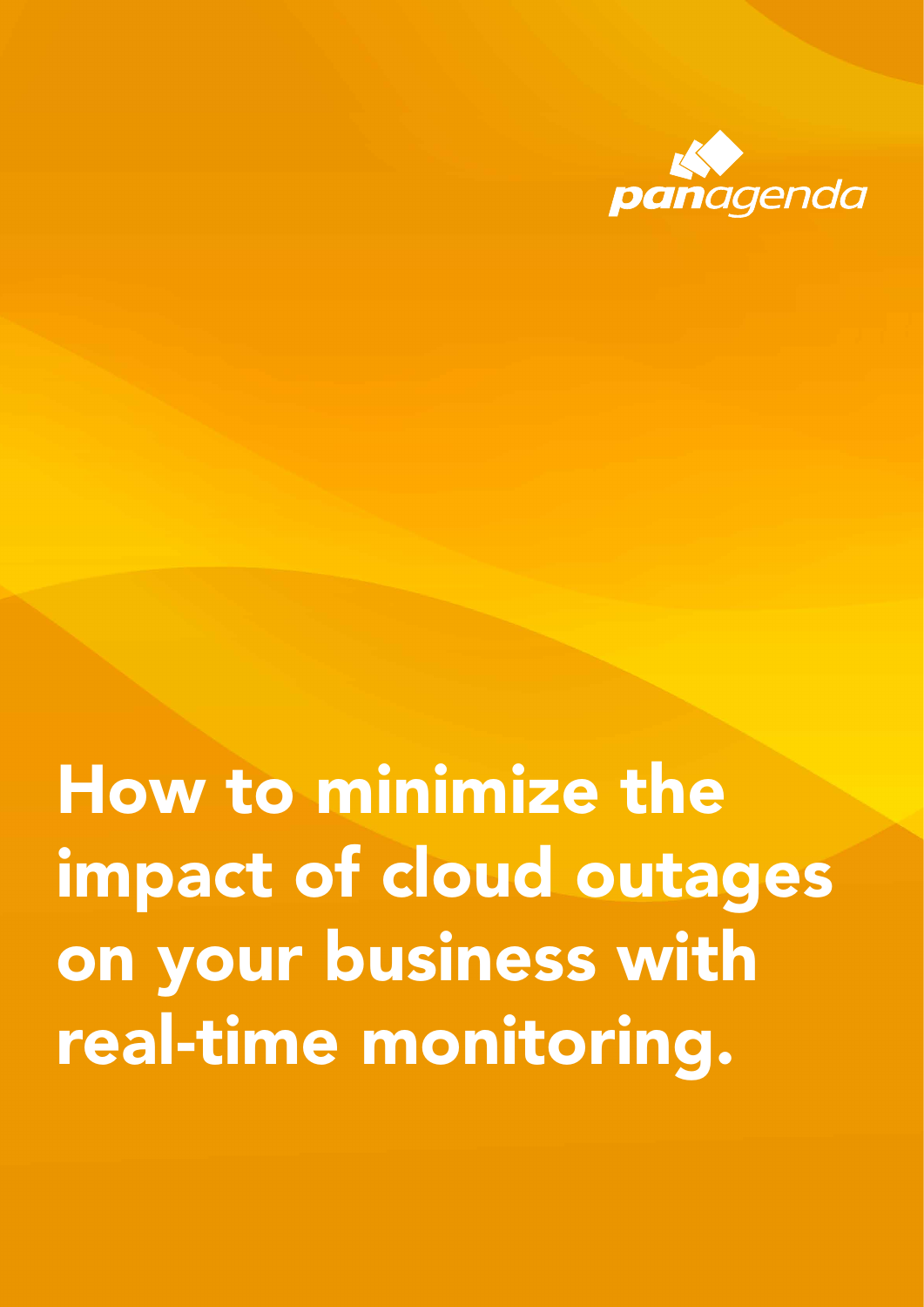Copyright © 2019, panagenda All Rights Reserved.

panagenda believes the information in this publication is accurate as of its publication date. The information is subject to change without notice.

The information in this publication is provided 'as is'. panagenda makes no representations or warranties of any kind with respect to the information in this publication, and specifically disclaims implied warranties of merchantability or fitness for a particular purpose.

Use, copying, and distribution of any panagenda software described in this publication requires an applicable software license.

For the most up-to-date listing of panagenda product names, see panagenda trademarks on panagenda.com.

OfficeExpert and the panagenda logo are registered trademarks or trademarks of panagenda in Austria and other countries.

Office 365, and Azure are registered trademarks or trademarks of Microsoft Corporation in the United States and/or other jurisdictions. All other trademarks used herein are the property of their respective owners.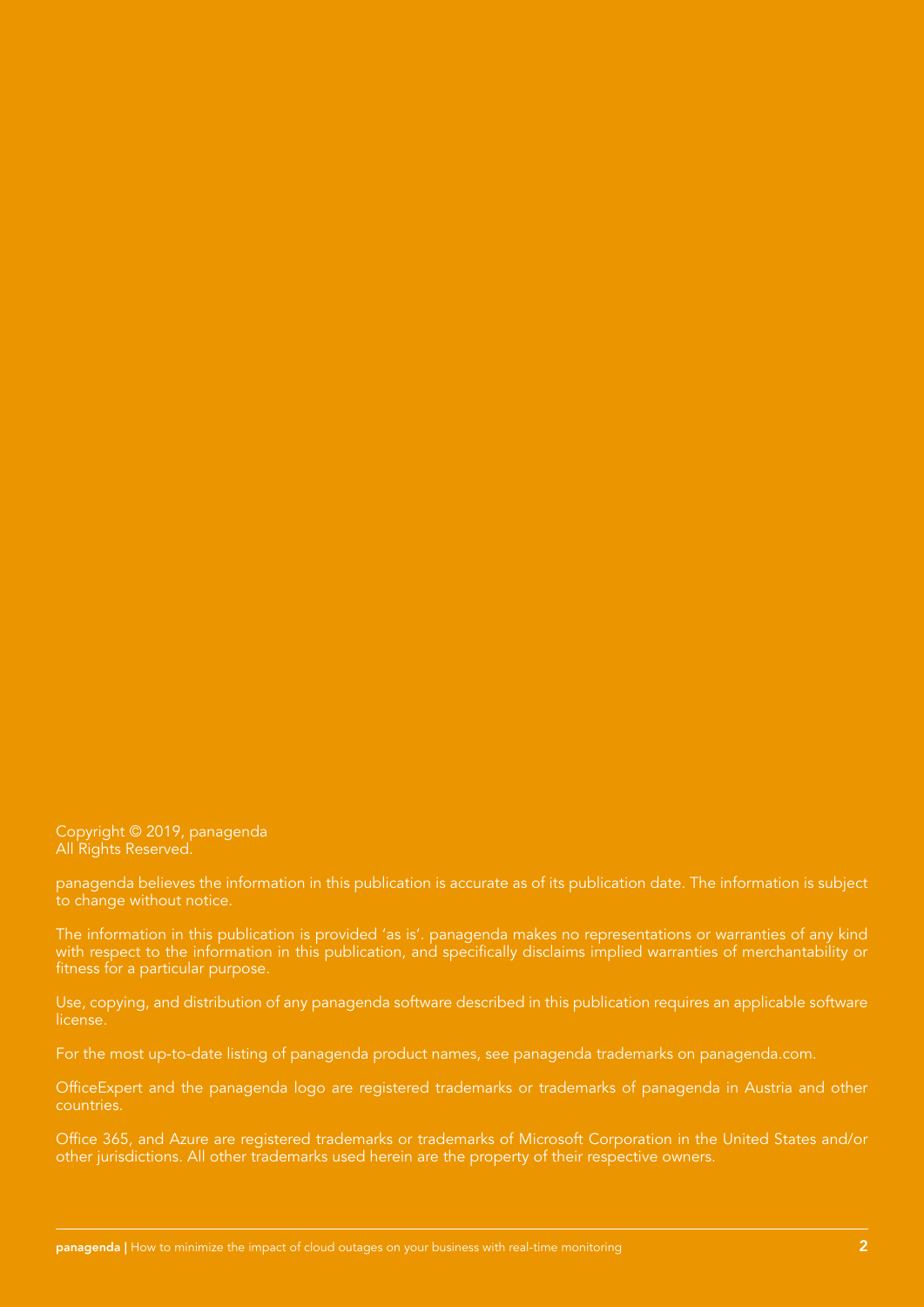

#### CLOUD OUTAGES. AN OBSTACLE TO GROWTH?

Executive Summary

Now more than ever successful companies rely on the cloud to conduct business.

Nowadays, businesses rely on both modern production and relevant communication processes to get work done more effectively.

Employees of large and small companies are working across departments and across continents 24 hours a day, 7 days a week. Being able to effectively process and secure data is essential for measuring project progress, adhering to timelines and ensuring the best possible outcomes.

Over the past few years, the popularity of cloud computing has snowballed, and it is boosting the power of the internet more than ever. And with all the benefits it provides, the cloud is becoming vital for companies across the globe, primarily to enable IT to meet the increasing business demands for speed, agility, and responsiveness.

Not knowing the full extent of how a cloud outage could potentially impact business is a risk very few organizations can afford to take.



Often organizations are seeing two sides when they talk about the term 'availability' of cloud services. A service IS available or is NOT available.

But there are other parameters which play an important role:

• How efficient and reliable is the performance of the available service?

and in case of an outage

• Is the entire organization affected or only a subset of it? What impact does the outage have in my day to day business operations?

This paper uses recent examples of cloud outages to provide an overview of their potential impact and what can be done to minimize the risk to your company.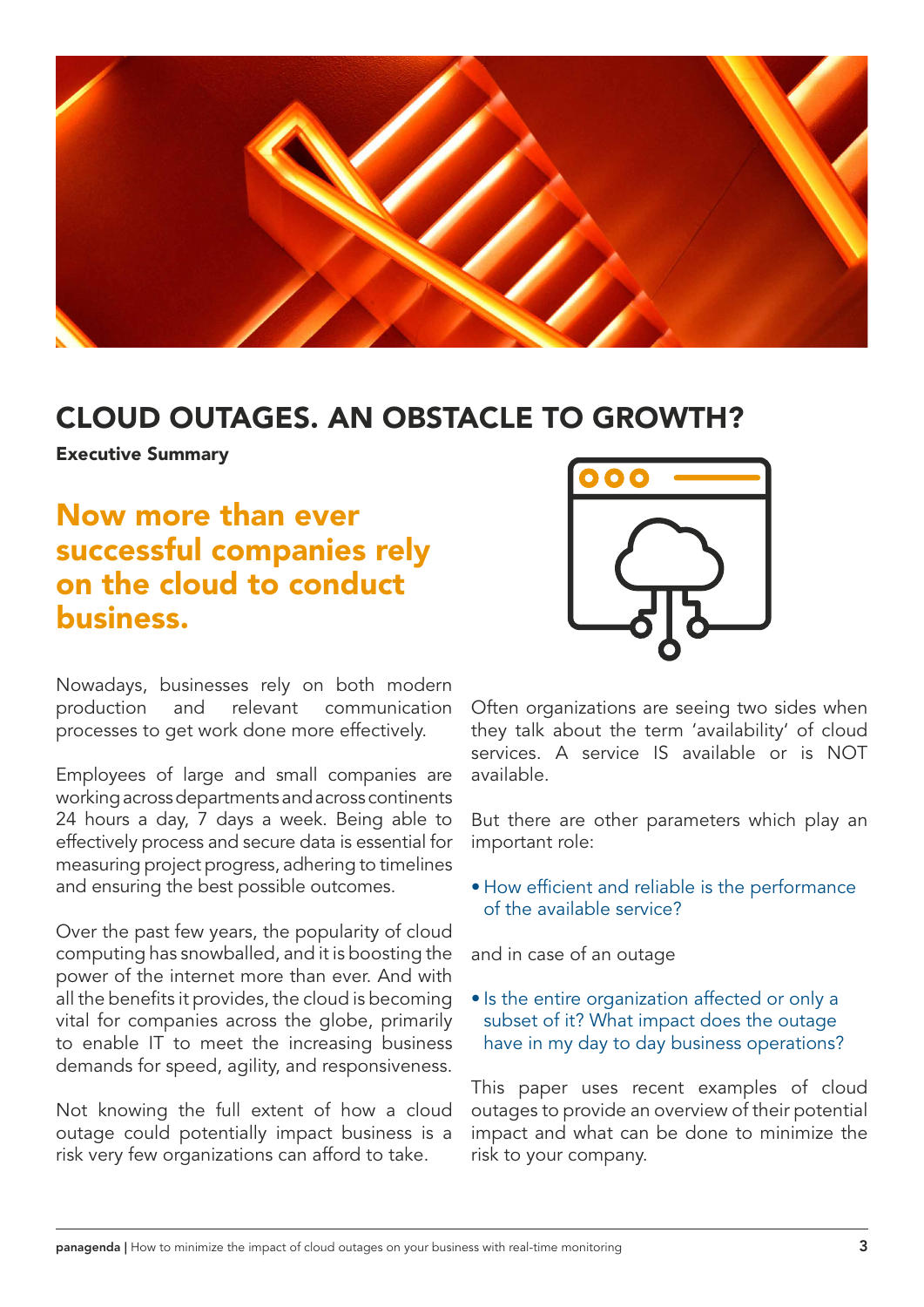#### WHY CLOUD? WHY NOW?

Cloud platforms have become indispensable to the success of modern businesses

#### The cloud is becoming a vital part for enterprises across the globe.

According to the 2018 IDG Cloud Computing Study1, published by IDG Communications Inc., top business goals or objectives most responsible for driving investments in cloud computing initiatives, are

- improving the speed of IT service delivery (71%),
- increasing flexibility to react to changing market conditions (63%),
- enabling business continuity (58%), and
- improving customer support and services (57%).

Equally relevant is that nine out of ten companies will have some part of their applications or



of enterprises have at least one application or a portion of their enterprise computing infrastructure in the cloud.<sup>1</sup>

58 % of enterprises say it's important to them to enable business continuity.<sup>1</sup>



## **9 out of**

companies will have some part of their applications or infrastructure in the cloud by 2019.1

infrastructure in the cloud by 2019, and the rest expect to follow by 2021.<sup>1</sup>

More technology-dependent industries including manufacturing, high-tech, and telecom are being led by executive management to become 100% cloud.<sup>1</sup>

You've certainly heard reports about how cloud computing helps corporations archive and access their files, streamlines the processes for logistics and development teams, and allows employees better collaborate to access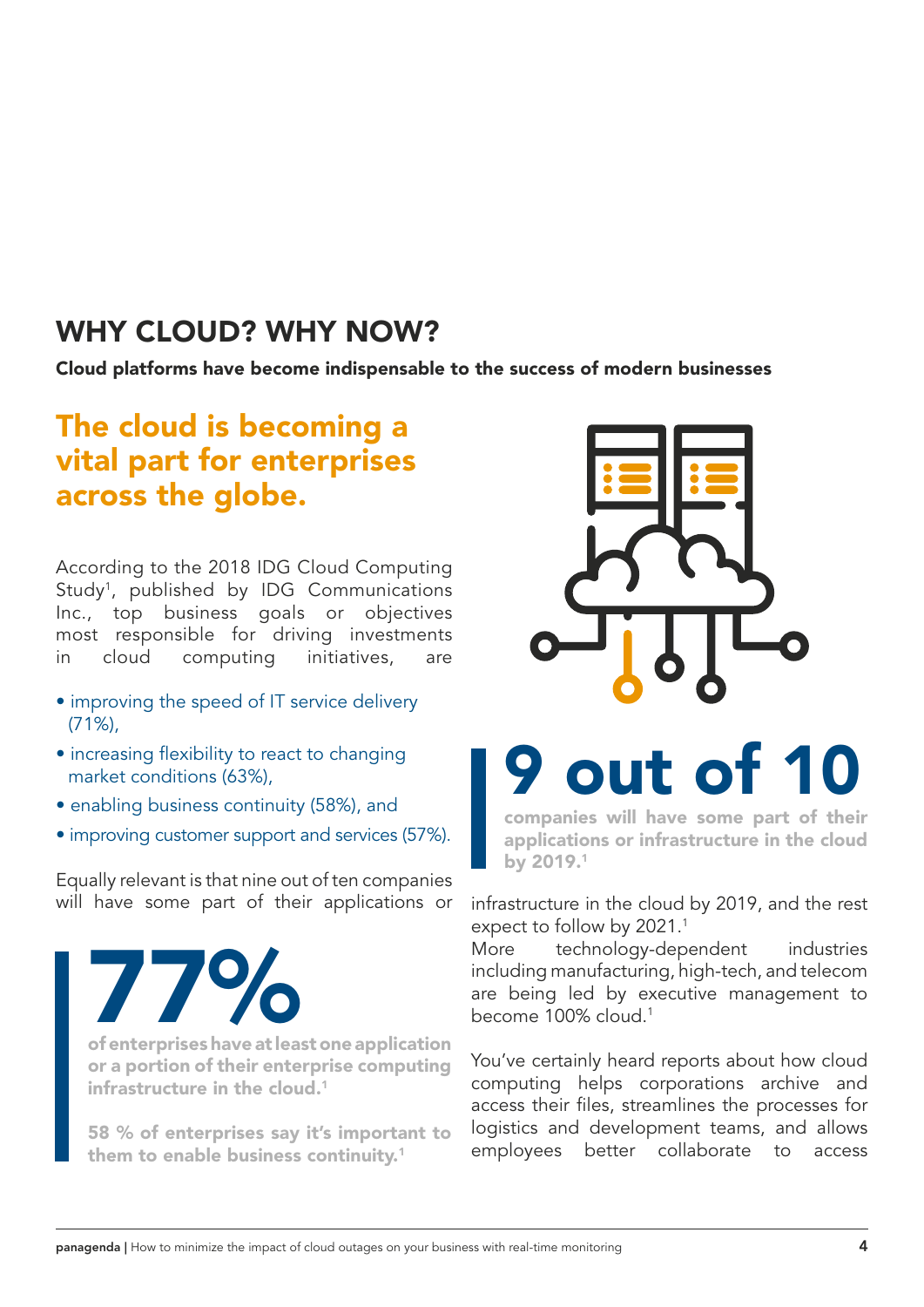58% of companies state that it is particularly

important for them to ensure business continuity. 1

identical data about customers whether they're stationed in San Diego or Sydney.

There is no doubt cloud computing services may meet a wide range of other business needs in order to create new markets. The article 'Cloud computing - statistics on the use by enterprises', published by Eurostat, Dec 2018 5 presents recent statistics on enterprises' use of cloud computing services in the European Union (EU).

In 2018, the use of cloud for email and storage of files is still predominant. The use of office software has recorded the highest growth (+19 percentage points) since 2014 among all purposes.

There is no doubt lots of businesses are starting to unlock the true business potential of modernizing their IT infrastructure by embracing the Cloud. And those who haven't just yet are clearly lagging behind at rampant costs.<sup>5</sup>

# The use

of cloud office software has recorded the highest growth (+19pp) in European enterprises since 2014 5



Use of cloud computing service in enterprises, by purpose, 2014, 2016 and 2018 (% of enterprises using the cloud)

#### Source: Eurostat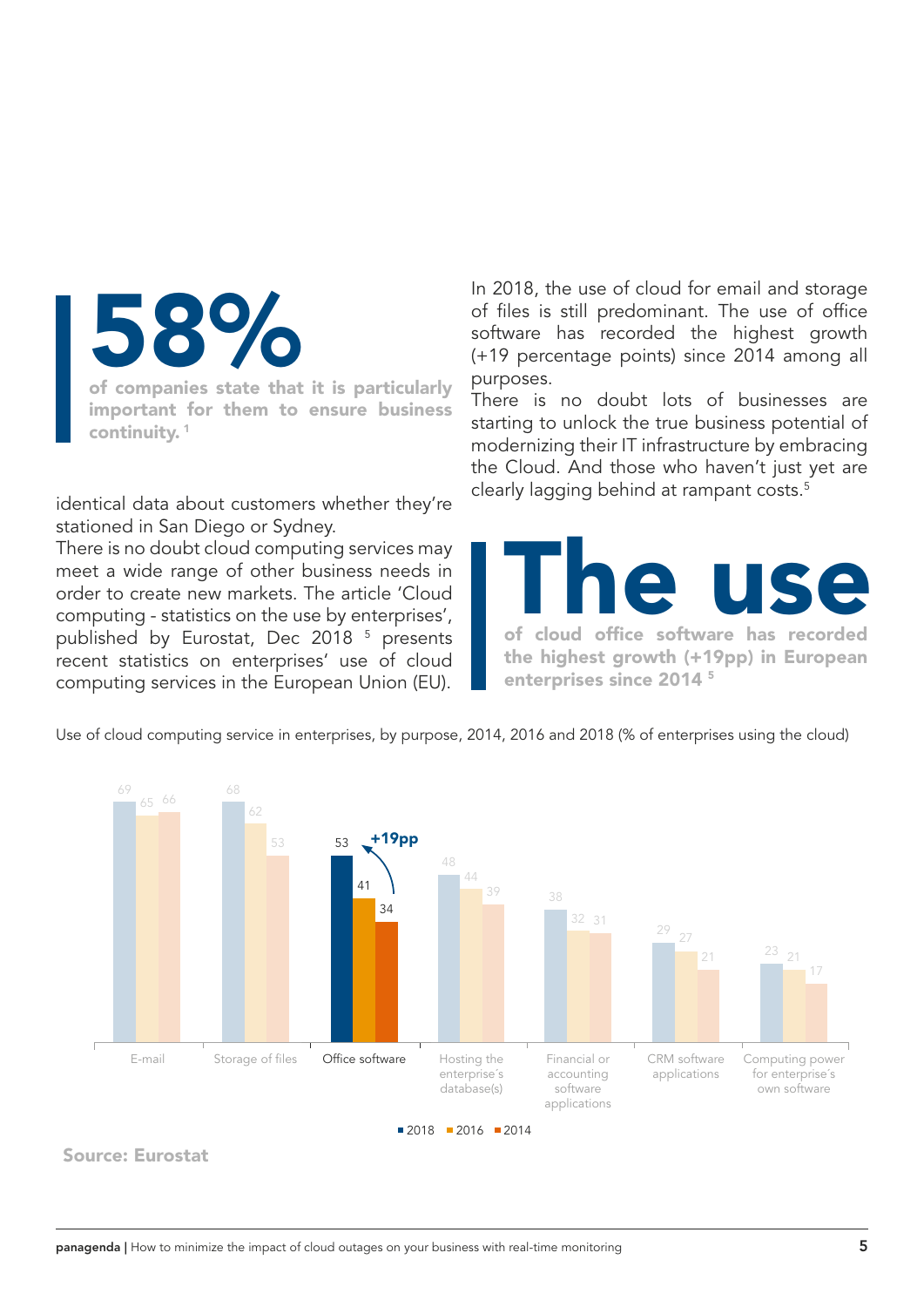#### WHERE THERE IS LIGHT, THERE IS SHADOW!

Can enterprises live without cloud service for 87,6 hours?

#### Data availability and business continuity

With all of that said, whether it is due to a human error or natural disaster, when it comes to cloud, one can always expect outages.

No service, not even the cloud, can guarantee 100% uptime. When you rely on a cloud service for a business-critical task, then you are putting the viability of your business in the hands of two services: the cloud vendor and your internet service provider (ISP). At your own risk.

If your internet access goes down, then it will take your vendor's cloud service with it. If you need the cloud service to process customer payments or access important data, too bad – you have to wait until the internet is back up.

Another cloud risk is that the vendor can go down as well. Anything from bad weather, DDoS attacks, or a good old system failure can knock the service unresponsive.

How much uptime can a cloud vendor provide? 99%? That's great but consider that statistic for a moment.

### US\$300,000

is the average estimated cost of a onehour cloud outage in business though it can be more or less depending on the characteristics of the business environment. 4



99% uptime means 1% downtime. Over the course of 365 days, that's 3.65 days the service can be down. That's equal to 87.6 hours.

### US\$ 5.600 per minute

That's the cost of downtime proclaimed by Gartner in 2014<sup>4</sup>. For various reasons, the value can only be seen as a rough estimate. The amount of the costs will vary greatly depending on the size of the company, the business segment and the turnover.

If we multiply the value by the 1% probability of cloud outage, the yearly cost of downtime sums up to roughly US\$ 29 million. Even if we reduce the estimated cost to US\$ 100 per minute, the annual cost of downtime will still be a massive US\$ 500,000.

However, in 2018, the world saw the cloud storage's dark side. Some unexpected cloud outages have hit even the most prominent cloud providers (CSP), causing embarrassment all around. 2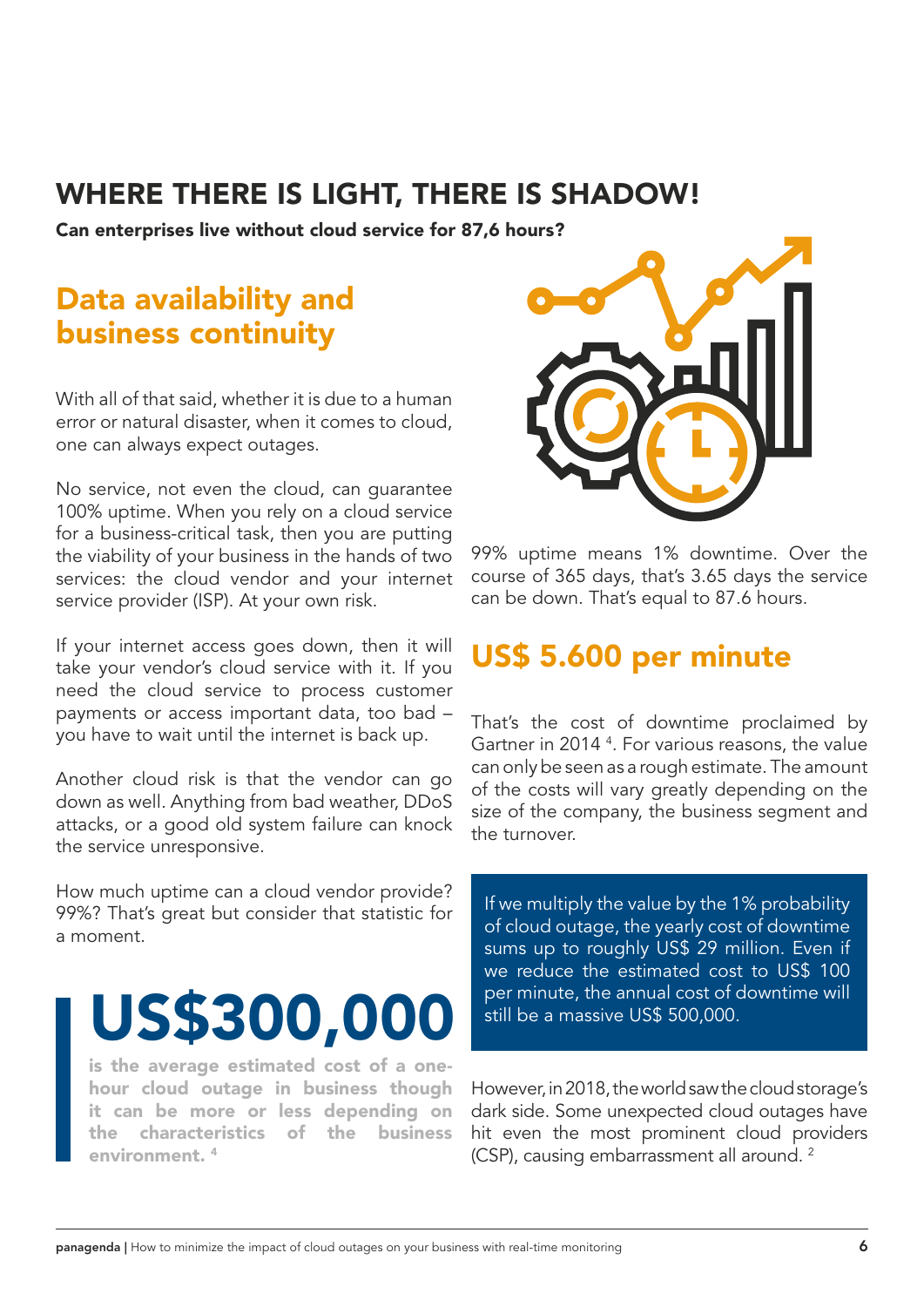

- Amazon: Jul 18 prime day
- Google: Jul. 18 amongst others snapchat, Spotify
- Facebook: 3 major incidents
- Microsoft: Apr. 18, Jun. 18, Sept.18, Nov. 18, Feb. 19 - Office Outlook, Office 365, Azure, Skype for Business

How reliable a cloud-based IT operation is can mean a lot to a company's bottom line and employee productivity.

Downtime potentially has even further reaching consequences; an unexpected ripple effect. Let's face it, in business, reputation is everything. It enables you to hire the best employees for your team, establish long standing customer relationships and encourage investment in your offering.

If your business suffers an outage and your customers feel the effects of downtime, it's unlikely that your brand will escape totally unscathed. Those long standing relationships might suffer, alongside any new business prospects. Who knows? Years later, you could still be feeling the effects.

59 percent of respondents believe that dealing with cloud service interruptions is the primary responsibility of the cloud service provider. Eighty-three percent of respondents also believe that their organization's cloud service provider is responsible for ensuring that their workloads and data in the cloud are protected against outages.<sup>3</sup>

While cloud service providers have service level agreements in place, these are typically for the infrastructure layer and they hold the responsibility for restoring their infrastructure in the event of a cloud outage.

However, there are other key considerations customers should keep in mind that go beyond the actual infrastructure-level outage, such as bringing their applications back online, once the infrastructure is back online. Depending on the complexity of application inter-dependencies during restart and the amount of data lost during the outage, the actual time of application recovery may be far longer than the time of infrastructure recovery. An organization may alternately decide to be more proactive and failover applications back to their on-premises data center or to another cloud. This would be the primary responsibility of the organization, not the cloud service provider.

Not knowing the full extent of how a cloud outage could potentially impact business is a risk very few organizations can afford to take. But, the risks can be severely mitigated with the right business resiliency strategies in place to reap the benefits of embracing a multi-cloud world.

# 1%

cloud downtime within a year equals 3.65 days and that's equal to 87.6 hours.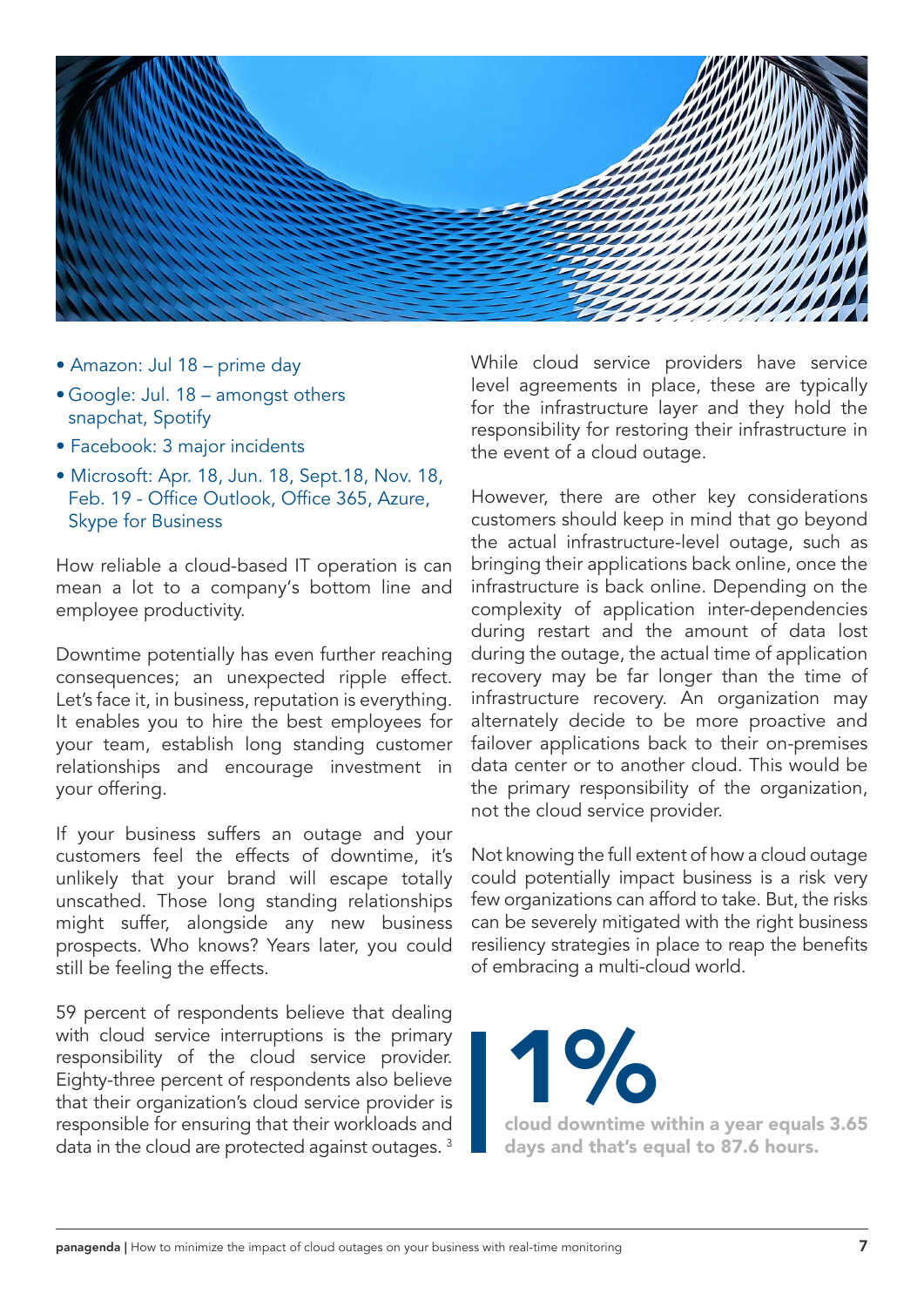#### 3 RECENT OUTAGES WITHIN JUST 2 MONTHS





Folgen

We're investigating an issue where users can't access their mailboxes through multiple protocols. More details are published in the admin center under EX172491, available to your Microsoft 365 admin. 01:53 - 24. Jan. 2019

2019, Jan 24th Outage scenario 1

Microsoft ID EX172491



Affected Microsoft Office 365, Exchange Online & Authentication Consequence

Users were unable to access their mail for an entire day

Regions Europe, Middle East, Africa

*<https://twitter.com/stonkcat status/1088457077964435456>*



3:45 - 29. Jan. 201

We're investigating an issue in which users may be unable to access Microsoft 365 services. We're working to remediate the issue. More details can be found in the admin center under MO172692 or at status.office.com.

2019, Jan 29th Outage scenario 2

Microsoft ID MO172692

Affected



Office 365, Dynamics 365, Azure Government Cloud, DNS service

Consequence Users were unable to access Office 365 service and on top URLs from emails

Regions affected Global

*<https://twitter.com/MSFT365Status/status/1090365460208472064>*



**Follow** 

We're investigating an issue where users are unable to access their lists or libraries via the modern view in SharePoint Online. Additional details can be found under SP175201 in the admin center. 12:05 PM - 4 Mar 2019

2019, March 4th Outage scenario 3

Microsoft ID SP175201

Affected SharePoint Online

**Consequence** Users were unable to access their lists or libraries

Regions Global

Duration 2 hours

 *[https://twitter.com/MSFT365Status/status/1102661314558681088]( https://twitter.com/MSFT365Status/status/1102661314558681088)*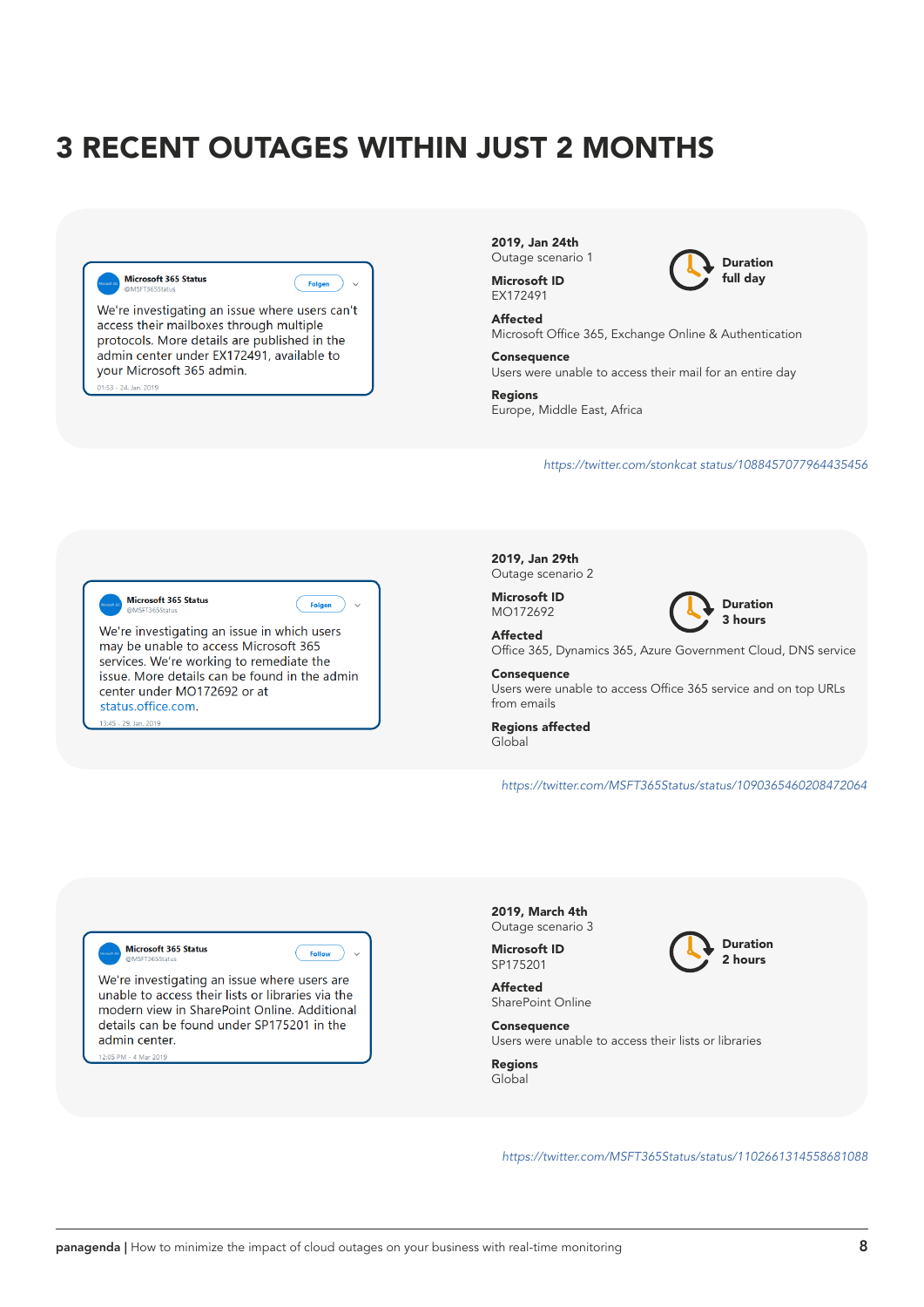#### A US\$ 672,000 REAL-LIFE CASE STUDY

In the last example above, real-time monitoring indicated a cloud outage a full 2 hours before the official notification by the CSP. This represents a potential saving of US\$ 672,000!

Sharepoint Outage Scenario, Mar 4th, SP175201



#### Reduction of cost risk through real-time monitoring

Using a proactive monitoring solution reduces your downtime and associated costs by allowing you to begin to respond immediately.

Let's look at how this figure was calculated:

It usually takes 20 or more minutes for organizations to be informed of and react to a service failure, whether from your own employees or from a CSP. In the example above, however, if proactive monitoring not been in place, it could have taken 120 minutes.

Assuming that 1 minute equals US\$ 5,600 loss (Gartner), then 120 minutes would result in a total loss of US\$ 672,000.

But, this is just one example. As already seen, there have already been 3 such outages between January and March of this year. This could have added up to over US\$ 2 million!

#### Expect, but don't accept

So, downtime can carry a heavy price tag, but can it be prevented?

One of the biggest concerns about cloud services is the potential for loss of control and outages, never mind the growing frustration from end-users themselves for not being able to use their digital tools to collaborate and get more work done with their colleagues, customers and business partners. That's why, while cloud services have many benefits and can be a critical part to any business's operations, it is important to have a plan in place to help mitigate the risk of an outage.

Media coverage has pinned blame for the failures on the cloud service providers (CSPs),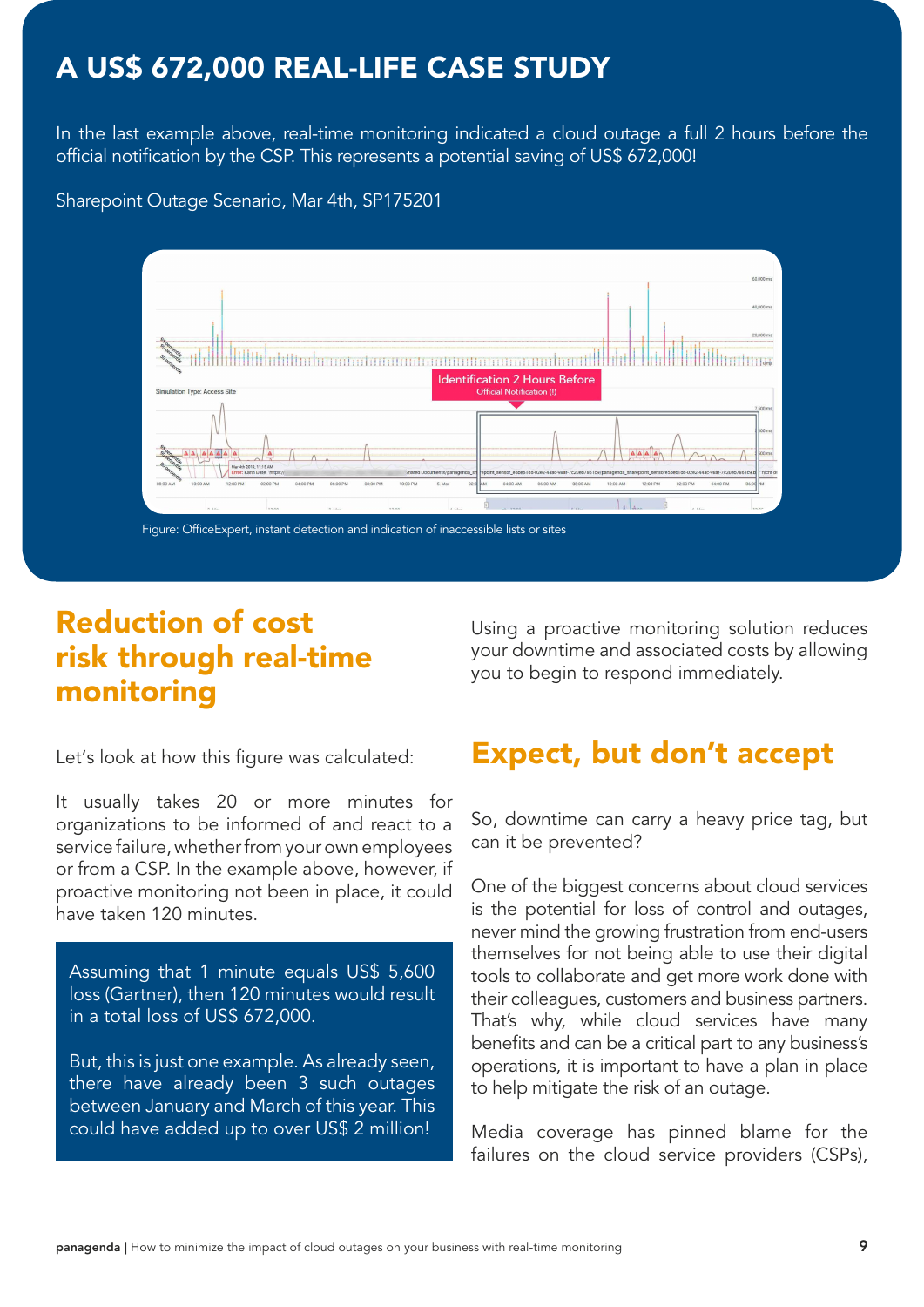but CSPs aren't the only entity on the hook here. Enterprises are responsible for their own disaster planning and recovery procedures, whether they are deploying IT solutions in their own data center, managing their IT with one or more CSPs, or utilizing a hybrid architecture.

How can companies make sure they get that kind of no news/good news during a cloud outage? Here are some suggestions we can offer for you to consider before the next one happens:

#### 1. Contingency plans > Be prepared

A big part of an IT manager's job is asking, "What if…?" As cloud services become more popular, disaster plans are updated to include contingencies for the moment when the company's cloud-hosted data resources become unavailable. Benefits of having a plan include:

- You will experience far less yearly downtime
- Implementation of the plan will help to maintain your reputation with clients/customers
- It will assist with business continuity, including continuous 24/7 IT support as is often necessary
- It will provide the methods by which you can test your plan
- It will give your organization, especially upper level management, with a sense of security

The method that provides you with the greatest flexibility and recovery speed, however, is a cloud disaster recovery plan. A cloud disaster recovery plan is one that makes use of a public cloud - such as AWS, Azure or Google Cloud Platform - to back up data, applications and other resources. Then, when disaster occurs, those resources can be restored from the cloud back to their original locations -- whether those locations are onpremise infrastructure or the cloud.

Another way to describe cloud disaster recovery is to call it offsite disaster recovery because your workloads are backed up to a remote site and can be recovered from there.

It's important to note a cloud disaster recovery plan can be used to back up and restore workloads that run on-premises as well as those hosted in the cloud. You don't have to run your production systems in the cloud in order to take advantage of cloud disaster recovery.

#### 2. Real time monitoring > Saving precious seconds

How will you know if your cloud-based application is having problems? Hopefully, it isn't when you get informed by the CSP or when your employees start calling your support line. You lose extremely valuable time before you can set your carefully planned emergency plan in motion.

Real-time system monitoring, and end-user experience management software are helpful here. But be careful how you deploy these packages; you don't want them to be dependent on the same clouds they are monitoring and suffering an outage right as you need them the most.

Powerful monitoring solutions proactively warn exactly when the loss of connection is evident.

panagenda | How to minimize the impact of cloud outages on your business with real-time monitoring **10** magnetic in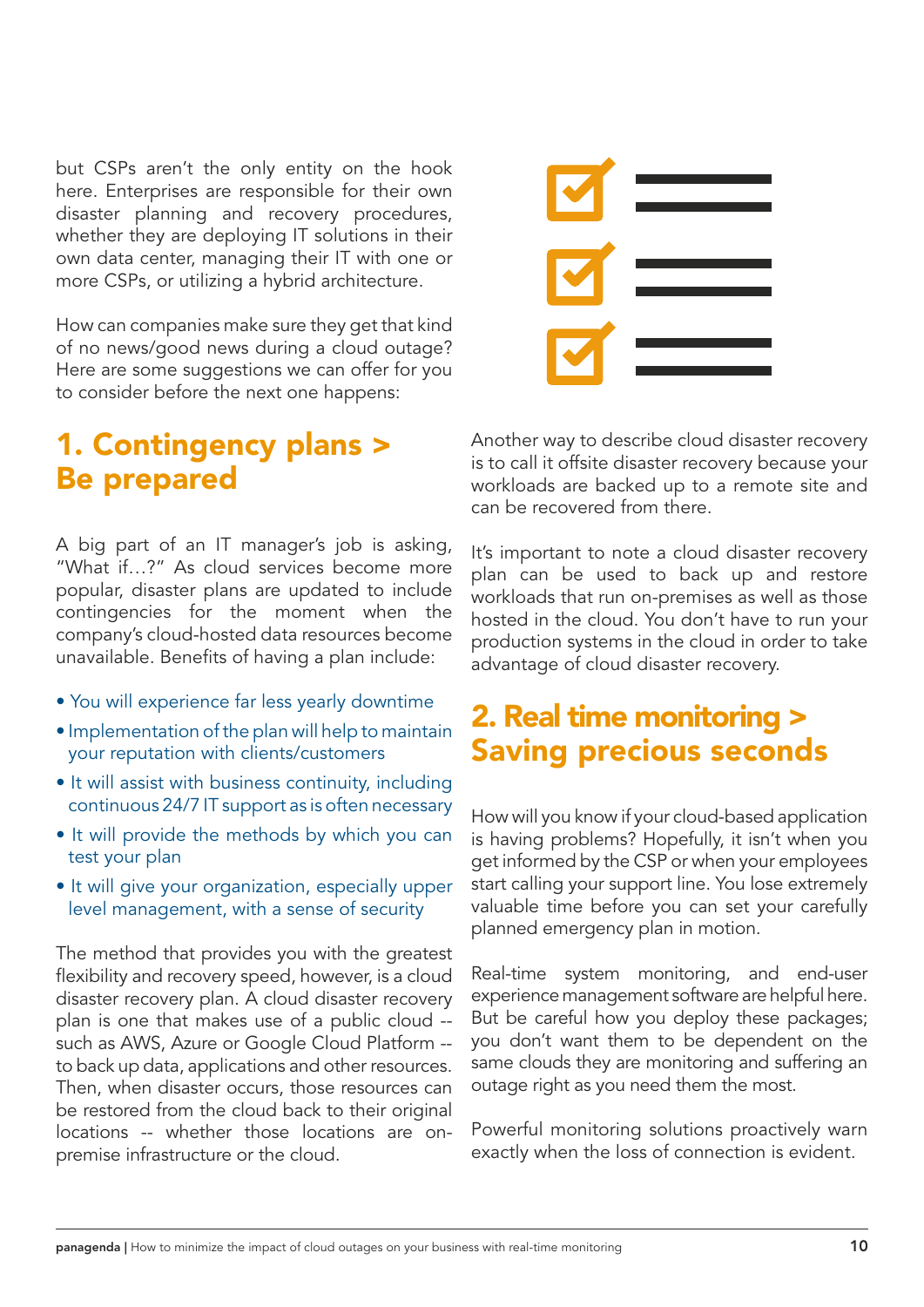

#### **CONCLUSION**

Monitoring your IT-infrastructure in real-time is no longer a nice capability to have but a key one.

Businesses must use real-time analytics solutions to help understand how their cloud environment is behaving.

Not only to be alerted ahead of time when different outages may happen, but also to ensure continued access to the digital tools at their disposal. End-users can continue to get their work done with their peers, their customers and their business partners.

Real-time data analytics of your digital tools allows you to work smarter and proactively resolve issues before your end-users even notice. That's why in addition to the financial benefits you would be able to:

- •Avoid compromising the business reputation
- Control and customize your own disaster recovery processes
- Keep employee user experience, engagement and overall productivity at the same high standards as ever
- Increase trust in your ability to respond and act accordingly in a record time, from both your employees and your customers
- Validate the company's commitment when coping with failures to both employees and customers alike.



And while you may be wondering, right as we speak, whether your recovery procedures may well be up to date to cope with a potential cloud outage, you may also need to think about what real-time monitoring analytics solution you could tap into in order to help you enter the world of predictive analytics. That's why we at panagenda have put together a beta environment where you could test, free of charge, one of our solutions, OfficeExpert, to help you get up to speed with what's available today. You won't have to install anything to get things start, nor purchase any license. Just take it for a spin, play with it and see how it could apply to your own business.

You never know, the next cloud outage may well be just right around the corner and better to be ready today than to be sorry tomorrow. Let real-time monitoring analytics help you anticipate, clear off the many uncertainties and make your life easier. Your end-users and customers will be thankful, too!